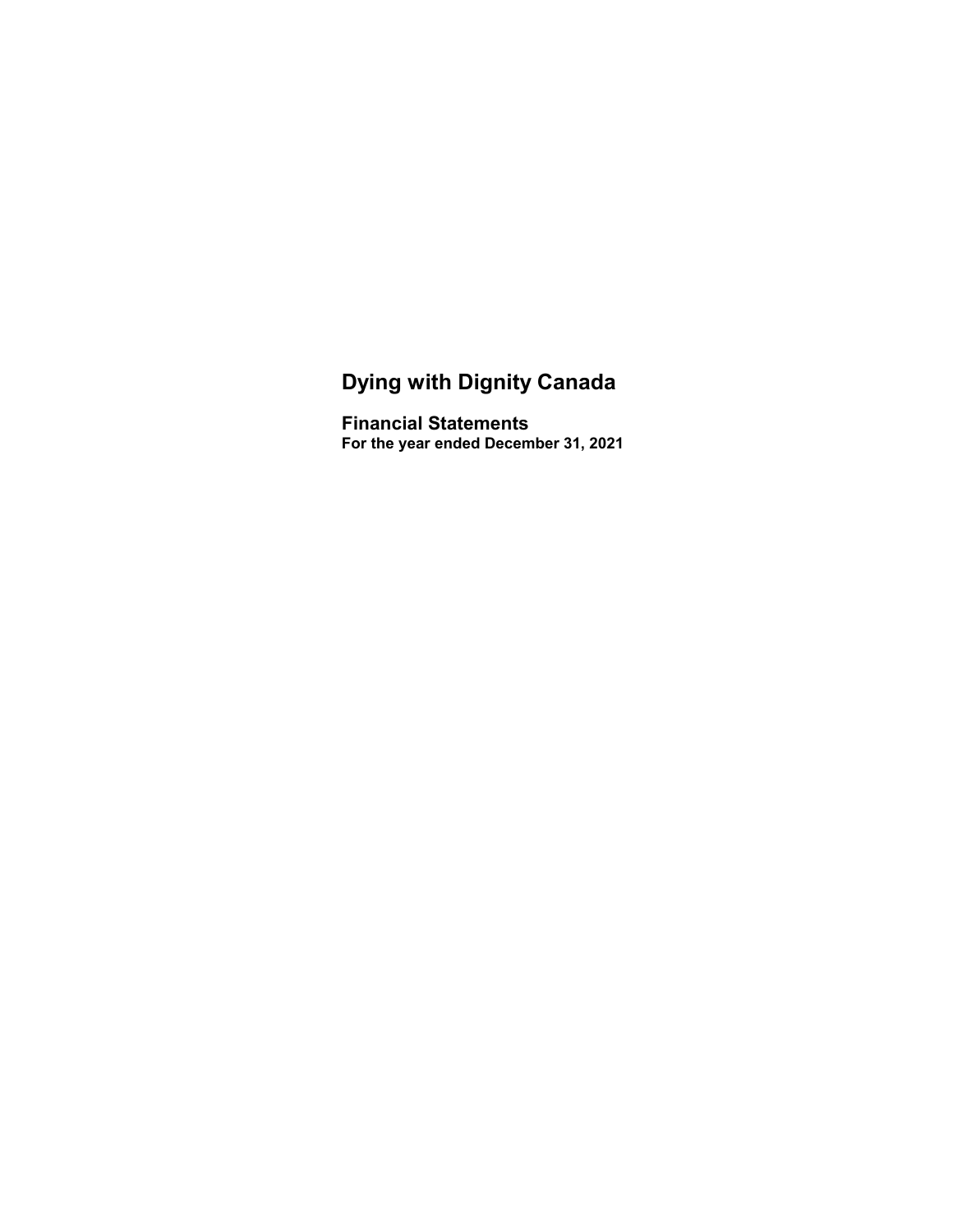# **Dying with Dignity Canada**

**Financial Statements For the year ended December 31, 2021**

|                                        | <b>Contents</b> |
|----------------------------------------|-----------------|
| <b>Independent Auditor's Report</b>    | $2 - 3$         |
| <b>Financial Statements</b>            |                 |
| <b>Statement of Financial Position</b> | 4               |
| <b>Statement of Operations</b>         | 5               |
| Statement of Changes in Fund Balances  | 6               |
| <b>Statement of Cash Flows</b>         | 7               |
| <b>Notes to Financial Statements</b>   | $8 - 15$        |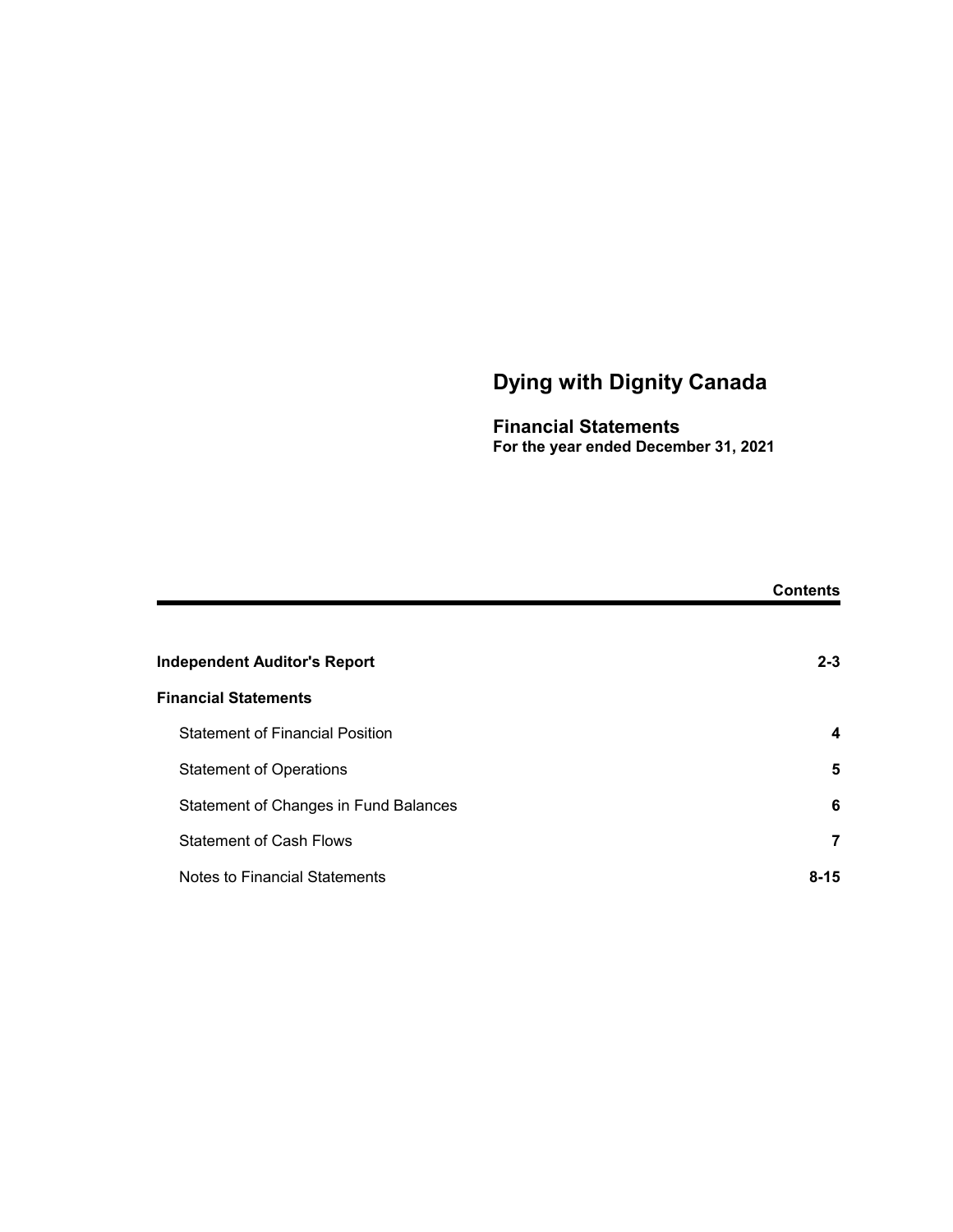

Tel: 416 865 0200 Fax: 416 865 0887 **www.bdo.ca**

BDO Canada LLP 222 Bay Street Suite 2200, P.O. Box 131 Toronto, ON M5K 1H1 Canada

# **Independent Auditor's Report**

## **To the Directors of Dying with Dignity Canada**

#### **Opinion**

We have audited the financial statements of Dying with Dignity Canada (the "Organization"), which comprise the statement of financial position as at December 31, 2021 and the statements of operations, changes in fund balances and cash flows for the year then ended, and notes to the financial statements, including a summary of significant accounting policies.

In our opinion, the accompanying financial statements present fairly, in all material respects, the financial position of the Organization as at December 31, 2021, and the results of its operations and its cash flows for the year then ended in accordance with Canadian accounting standards for not-for-profit organizations.

#### **Basis for Opinion**

We conducted our audit in accordance with Canadian generally accepted auditing standards. Our responsibilities under those standards are further described in the *Auditor's Responsibilities for the Audit of the Financial Statements* section of our report. We are independent of the Organization in accordance with the ethical requirements that are relevant to our audit of the financial statements in Canada, and we have fulfilled our other ethical responsibilities in accordance with these requirements. We believe that the audit evidence we have obtained is sufficient and appropriate to provide a basis for our opinion.

## **Responsibilities of Management and Those Charged with Governance for the Financial Statements**

Management is responsible for the preparation and fair presentation of these financial statements in accordance with Canadian accounting standards for not-for-profit organizations, and for such internal control as management determines is necessary to enable the preparation of financial statements that are free from material misstatement, whether due to fraud or error.

In preparing the financial statements, management is responsible for assessing the Organization's ability to continue as a going concern, disclosing, as applicable, matters related to going concern and using the going concern basis of accounting unless management either intends to liquidate the Organization or to cease operations, or has no realistic alternative but to do so.

Those charged with governance are responsible for overseeing the Organization's financial reporting process.

#### **Auditor's Responsibilities for the Audit of the Financial Statements**

Our objectives are to obtain reasonable assurance about whether the financial statements as a whole are free from material misstatement, whether due to fraud or error, and to issue an auditor's report that includes our opinion. Reasonable assurance is a high level of assurance, but is not a guarantee that an audit conducted in accordance with Canadian generally accepted auditing standards will always detect a material misstatement when it exists. Misstatements can arise from fraud or error and are considered material if, individually or in the aggregate, they could reasonably be expected to influence the economic decisions of users taken on the basis of these financial statements.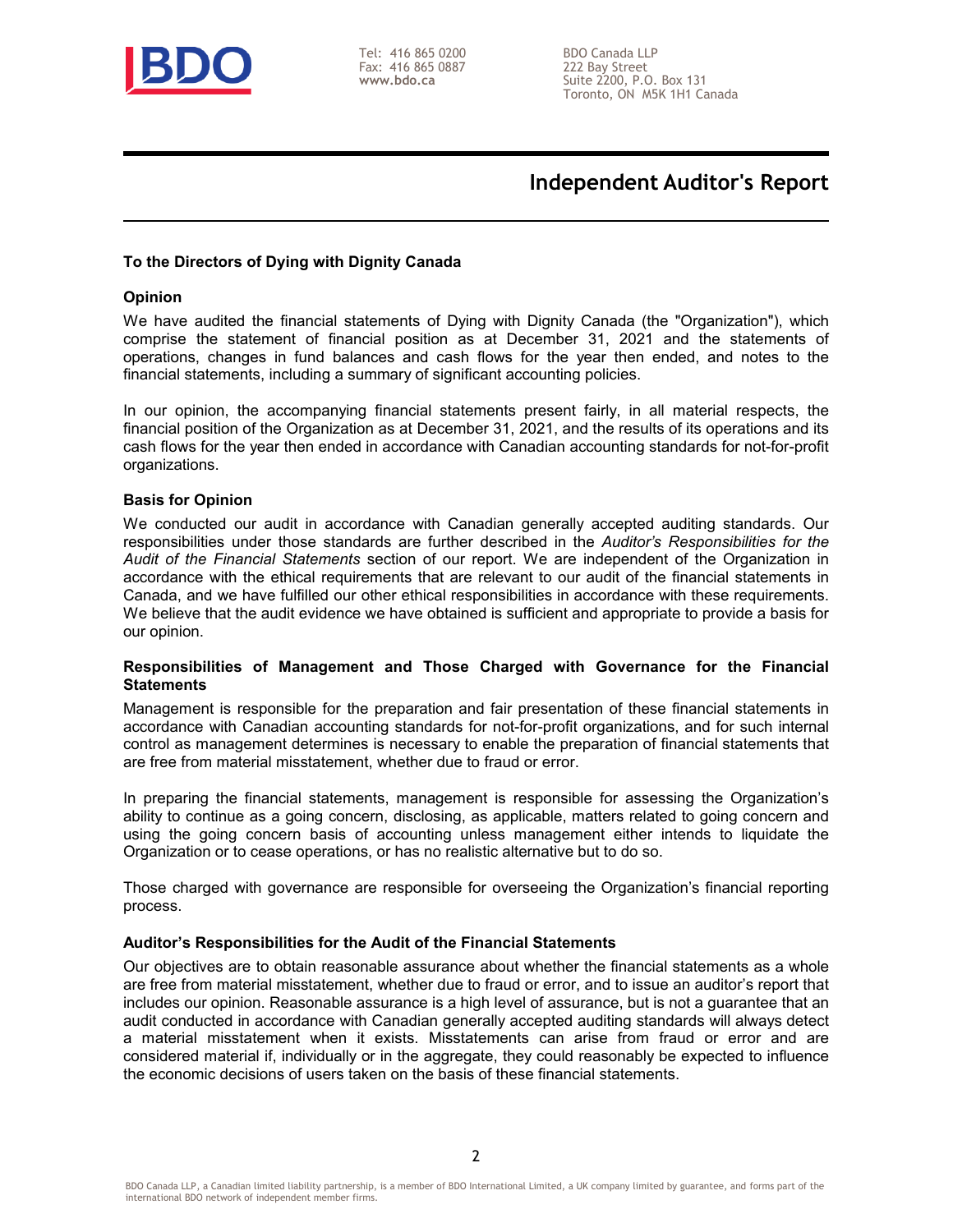

# **Independent Auditor's Report** (continued)

# **Auditor's Responsibilities for the Audit of the Financial Statements** (continued)

As part of an audit in accordance with Canadian generally accepted auditing standards, we exercise professional judgment and maintain professional skepticism throughout the audit. We also:

- Identify and assess the risks of material misstatement of the financial statements, whether due to fraud or error, design and perform audit procedures responsive to those risks, and obtain audit evidence that is sufficient and appropriate to provide a basis for our opinion. The risk of not detecting a material misstatement resulting from fraud is higher than for one resulting from error, as fraud may involve collusion, forgery, intentional omissions, misrepresentations, or the override of internal control.
- Obtain an understanding of internal control relevant to the audit in order to design audit procedures that are appropriate in the circumstances, but not for the purpose of expressing an opinion on the effectiveness of the Organization's internal control.
- Evaluate the appropriateness of accounting policies used and the reasonableness of accounting estimates and related disclosures made by management.
- Conclude on the appropriateness of management's use of the going concern basis of accounting and, based on the audit evidence obtained, whether a material uncertainty exists related to events or conditions that may cast significant doubt on the Organization's ability to continue as a going concern. If we conclude that a material uncertainty exists, we are required to draw attention in our auditor's report to the related disclosures in the financial statements or, if such disclosures are inadequate, to modify our opinion. Our conclusions are based on the audit evidence obtained up to the date of our auditor's report. However, future events or conditions may cause the Organization to cease to continue as a going concern.
- Evaluate the overall presentation, structure and content of the financial statements, including the disclosures, and whether the financial statements represent the underlying transactions and events in a manner that achieves fair presentation.

We communicate with those charged with governance regarding, among other matters, the planned scope and timing of the audit and significant audit findings, including any significant deficiencies in internal control that we identify during our audit.

BDO Canado LLP

Chartered Professional Accountants, Licensed Public Accountants

Toronto, Ontario May 10, 2022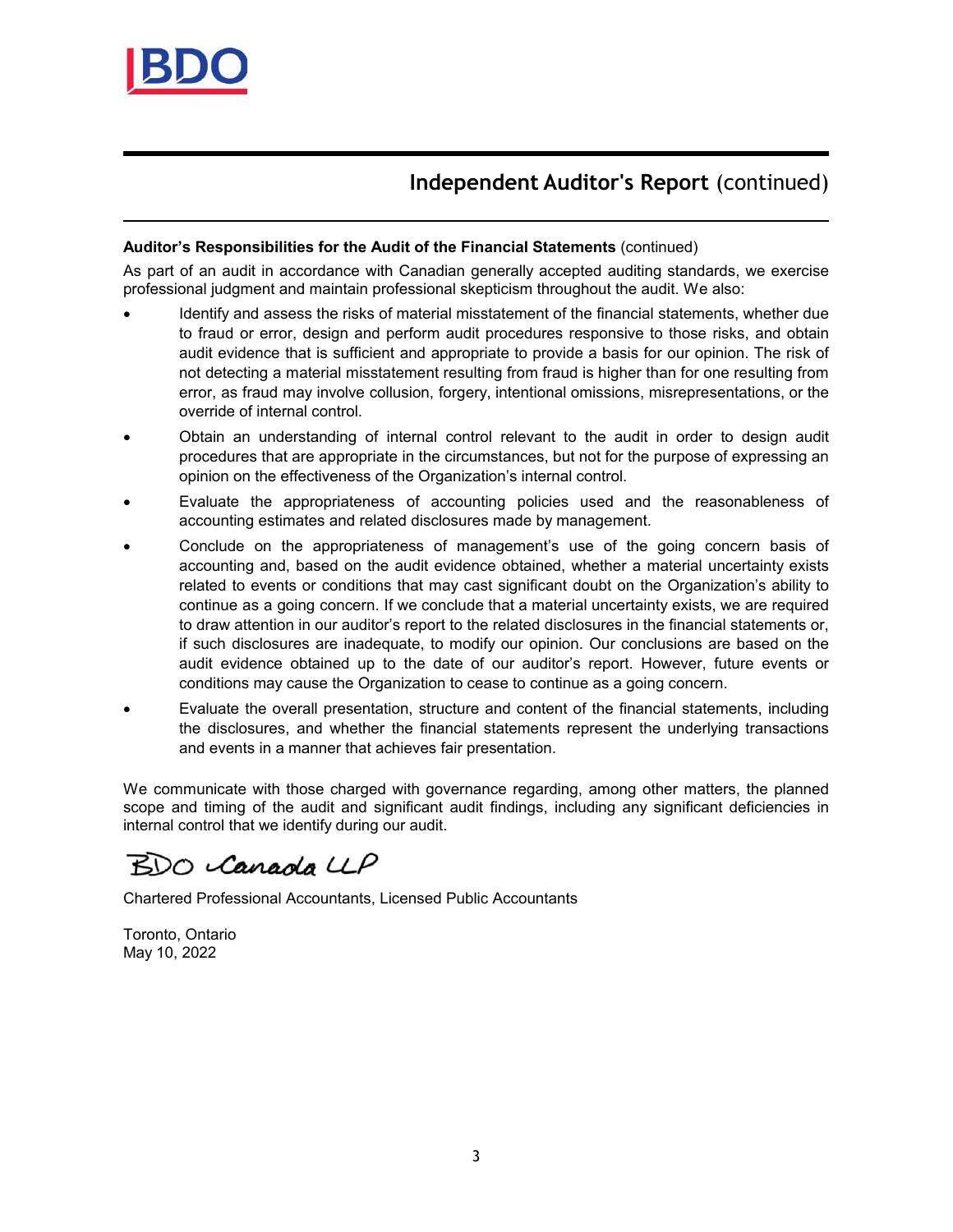# **Dying with Dignity Canada Statement of Financial Position**

| December 31                                                                                                                |    | 2021                                     | 2020                                            |
|----------------------------------------------------------------------------------------------------------------------------|----|------------------------------------------|-------------------------------------------------|
| <b>Assets</b>                                                                                                              |    |                                          |                                                 |
| <b>Current</b><br>Cash<br>Short-term investments (Note 2)<br>Prepaid expenses and deposits<br>Accounts receivable (Note 8) | \$ | 537,634<br>7,357,414<br>39,508<br>58,537 | \$<br>763,208<br>6,977,458<br>54,337<br>229,664 |
|                                                                                                                            |    | 7,993,093                                | 8,024,667                                       |
| <b>Property and equipment (Note 3)</b><br>Cash surrender value of life insurance (Note 4)                                  |    | 47,058<br>43,506                         | 24,743<br>41,006                                |
|                                                                                                                            | S. | 8,083,657                                | \$<br>8,090,416                                 |
| <b>Liabilities and Fund Balances</b>                                                                                       |    |                                          |                                                 |
| <b>Current</b><br>Accounts payable and accrued liabilities<br>Deferred revenue                                             | \$ | 286,223                                  | \$<br>218,956<br>20,529                         |
|                                                                                                                            |    | 286,223                                  | 239,485                                         |
| <b>Fund balances</b><br>Unrestricted<br>Internally restricted operating reserve                                            |    | 6,507,663<br>1,289,771                   | 7,850,931                                       |
|                                                                                                                            |    | 7,797,434                                | 7,850,931                                       |
|                                                                                                                            | \$ | 8,083,657                                | \$<br>8,090,416                                 |

Commitments (Note 5) Contingent Liabilities (Note 7)

Approved on behalf of the Board:

REAL PROPERTY Bev Heim-Myers R Webster **Ryan Webster** 

Director

**Director** 

The accompanying notes are an integral part of these financial statements.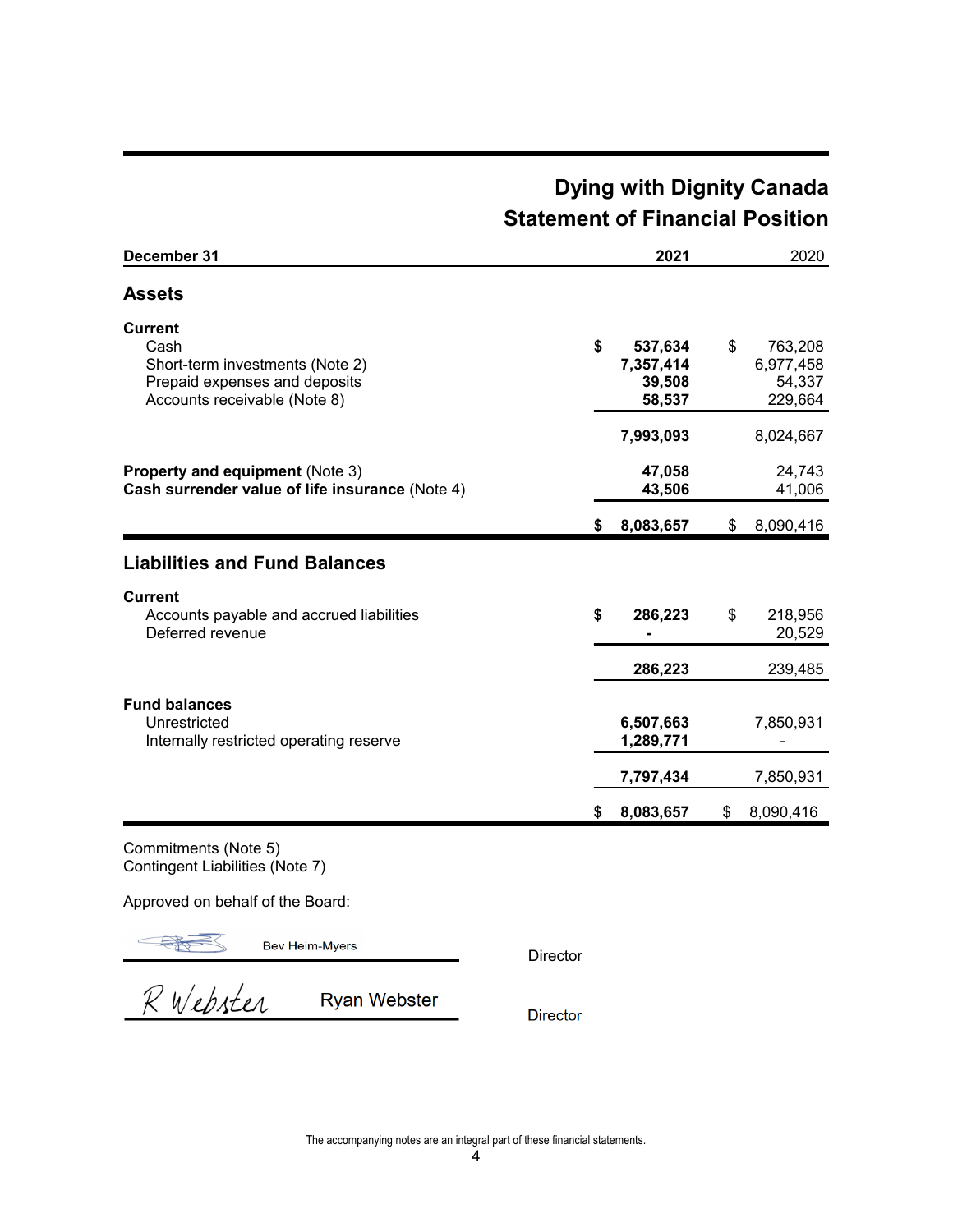| For the year ended December 31          | 2021            | 2020            |
|-----------------------------------------|-----------------|-----------------|
| <b>Revenue</b><br>Donations             | \$<br>1,801,330 | \$<br>1,285,557 |
| <b>Bequests</b>                         | 60,500          | 176,826         |
| Contributions in kind                   | 72,203          | 59,120          |
| Miscellaneous                           | 13,940          | 6,242           |
| Investment income                       | 53,672          | 126,930         |
|                                         | 2,001,645       | 1,654,675       |
|                                         |                 |                 |
| <b>Expenditures</b>                     |                 |                 |
| Advertising and promotions              | 665,520         | 517,035         |
| Amortization of property and equipment  | 4,446           | 6,308           |
| <b>Bank charges</b>                     | 35,077          | 29,163          |
| Computer                                | 59,177          | 57,814          |
| Financial support                       | 40,929          | 47,627          |
| Insurance                               | 8,261           | 6,078           |
| Meetings                                | 9,510           | 6,521           |
| Office and general                      | 19,627          | 40,717          |
| Professional fees                       | 34,738          | 66,353          |
| <b>Professional services</b>            | 69,145          | 108,427         |
| Rent and occupancy                      | 202,986         | 159,567         |
| Salaries and benefits                   | 1,091,292       | 983,970         |
| Telecommunication                       | 19,072          | 18,895          |
| Travel                                  | 17              | 910             |
|                                         | 2,259,797       | 2,049,385       |
| Deficiency of revenue over expenditures |                 |                 |
| before the undernoted                   | (258, 152)      | (394, 710)      |
| Government assistance (Note 8)          | 204,655         | 222,077         |
| Deficiency of revenue over expenditures | (53, 497)       | (172, 633)      |

# **Dying with Dignity Canada Statement of Operations**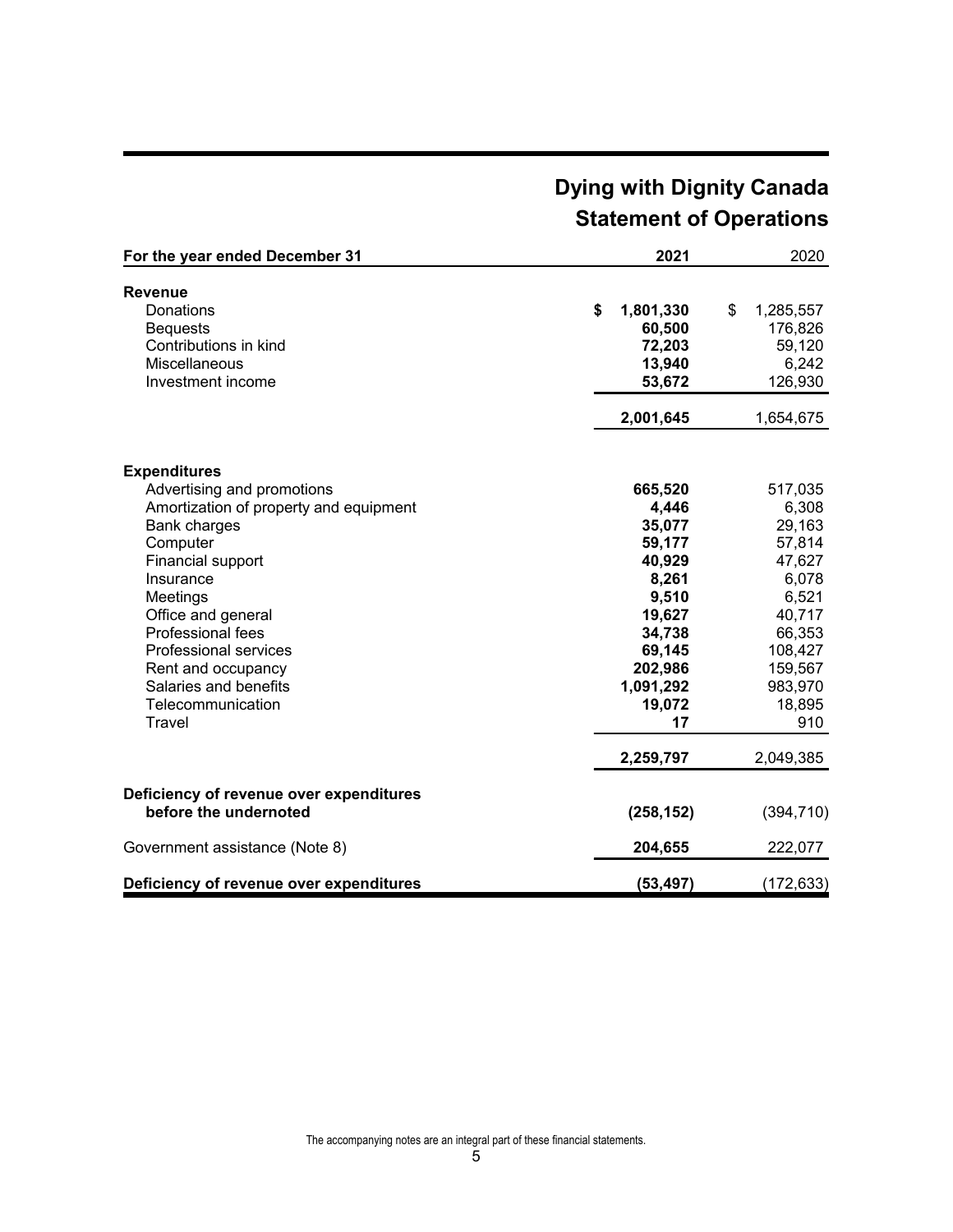# **Dying with Dignity Canada Statement of Changes in Fund Balances**

|                                         |    | <b>Unrestricted</b> |    | <b>Internally</b><br><b>Restricted</b><br>Operating<br><b>Reserve</b> |    | 2021<br><b>Total</b> |
|-----------------------------------------|----|---------------------|----|-----------------------------------------------------------------------|----|----------------------|
| Fund balances, beginning of year        | S  | 7,850,931           | \$ | $\blacksquare$                                                        | \$ | 7,850,931            |
| Deficiency of revenue over expenditures |    | (53, 497)           |    | $\blacksquare$                                                        |    | (53, 497)            |
| Transfer of fund balances               |    | (1, 289, 771)       |    | 1,289,771                                                             |    |                      |
| <b>Fund balances, end of year</b>       | \$ | 6,507,663           | S  | 1,289,771                                                             | S  | 7,797,434            |

**For the year ended December 31, 2021** 

For the year ended December 31, 2020

|                                         |     | Unrestricted | Internally<br>Restricted<br>Operating<br>Reserve | 2020<br>Total |           |
|-----------------------------------------|-----|--------------|--------------------------------------------------|---------------|-----------|
| Fund balances, beginning of year        | \$. | 8,023,564    |                                                  | \$            | 8,023,564 |
| Deficiency of revenue over expenditures |     | (172,633)    | $\blacksquare$                                   |               | (172,633) |
| <b>Fund balances, end of year</b>       | S.  | 7,850,931    | -                                                | \$            | 7,850,931 |

The accompanying notes are an integral part of these financial statements.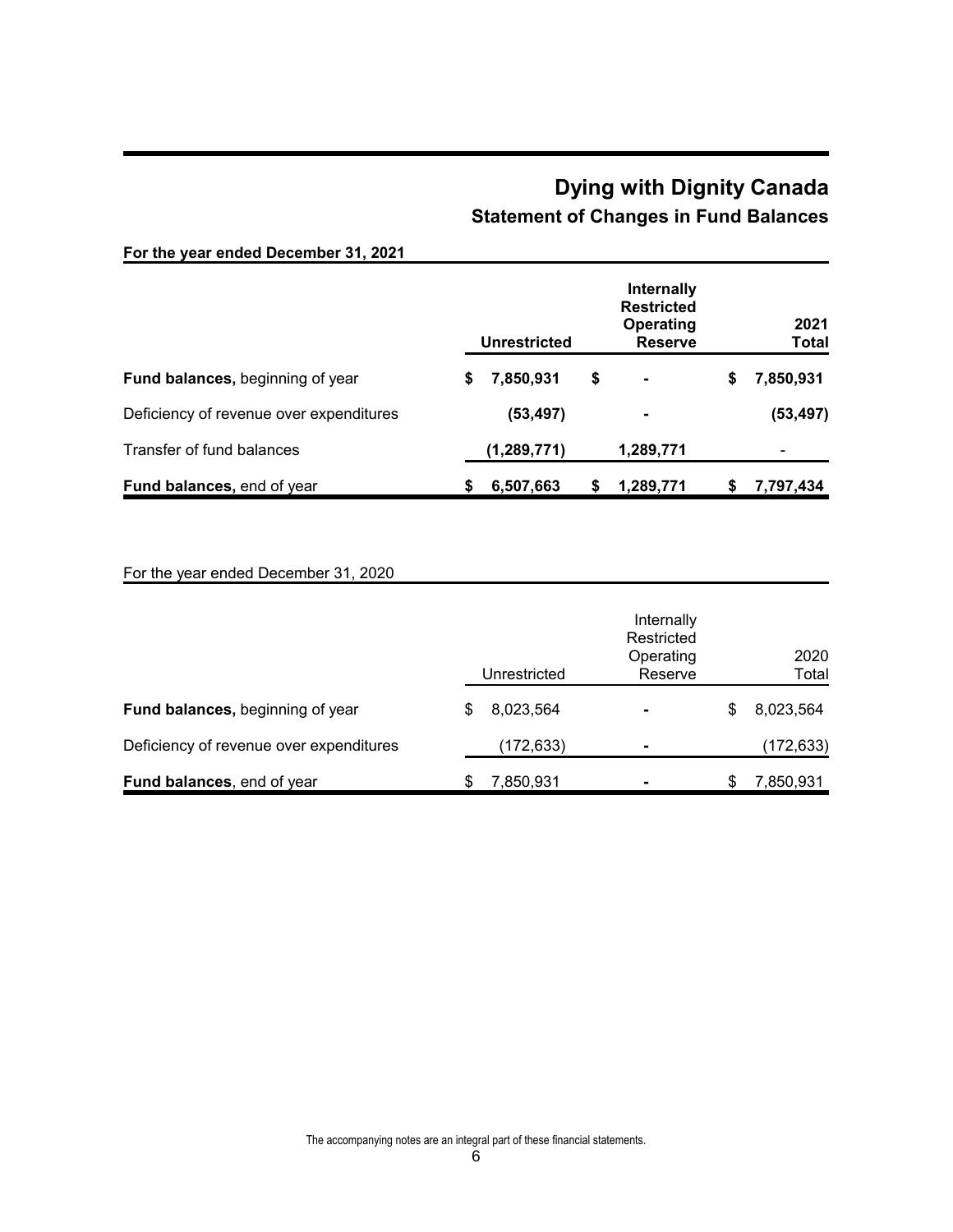|                                                                                                                                                                                                           | <b>Statement of Cash Flows</b>           |                                        |
|-----------------------------------------------------------------------------------------------------------------------------------------------------------------------------------------------------------|------------------------------------------|----------------------------------------|
| For the year ended December 31                                                                                                                                                                            | 2021                                     | 2020                                   |
| Cash was provided by (used in)                                                                                                                                                                            |                                          |                                        |
| <b>Operating activities</b><br>Deficiency of revenues over expenditures<br>Adjustments required to reconcile deficiency of<br>revenue over expenditures with net cash provided by<br>operating activities | \$<br>(53, 497)                          | \$<br>(172, 633)                       |
| Amortization of property and equipment<br>Increase in cash surrender value of life insurance<br>Unrealized gains on investments (Note 2)<br>Changes in non-cash working capital balances                  | 4,446<br>(2,500)<br>(15, 979)            | 6,308<br>(2,500)                       |
| Prepaid expenses and deposits<br>Accounts receivable<br>Accounts payable and accrued liabilities<br>Deferred revenue                                                                                      | 14,829<br>171,127<br>67,267<br>(20, 529) | 17,303<br>(182, 377)<br>(92)<br>20,529 |
|                                                                                                                                                                                                           | 165,164                                  | (313, 462)                             |
| <b>Investing activities</b><br>Additions to property and equipment<br>Net redemption (purchase) of investments                                                                                            | (26, 761)<br>(363, 977)                  | (12, 656)<br>651,952                   |
|                                                                                                                                                                                                           | (390, 738)                               | 639,296                                |
| Increase (decrease) in cash during the year                                                                                                                                                               | (225, 574)                               | 325,834                                |
| Cash, beginning of year                                                                                                                                                                                   | 763,208                                  | 437,374                                |
| Cash, end of year                                                                                                                                                                                         | \$<br>537,634                            | \$<br>763,208                          |

# **Dying with Dignity Canada**

The accompanying notes are an integral part of these financial statements.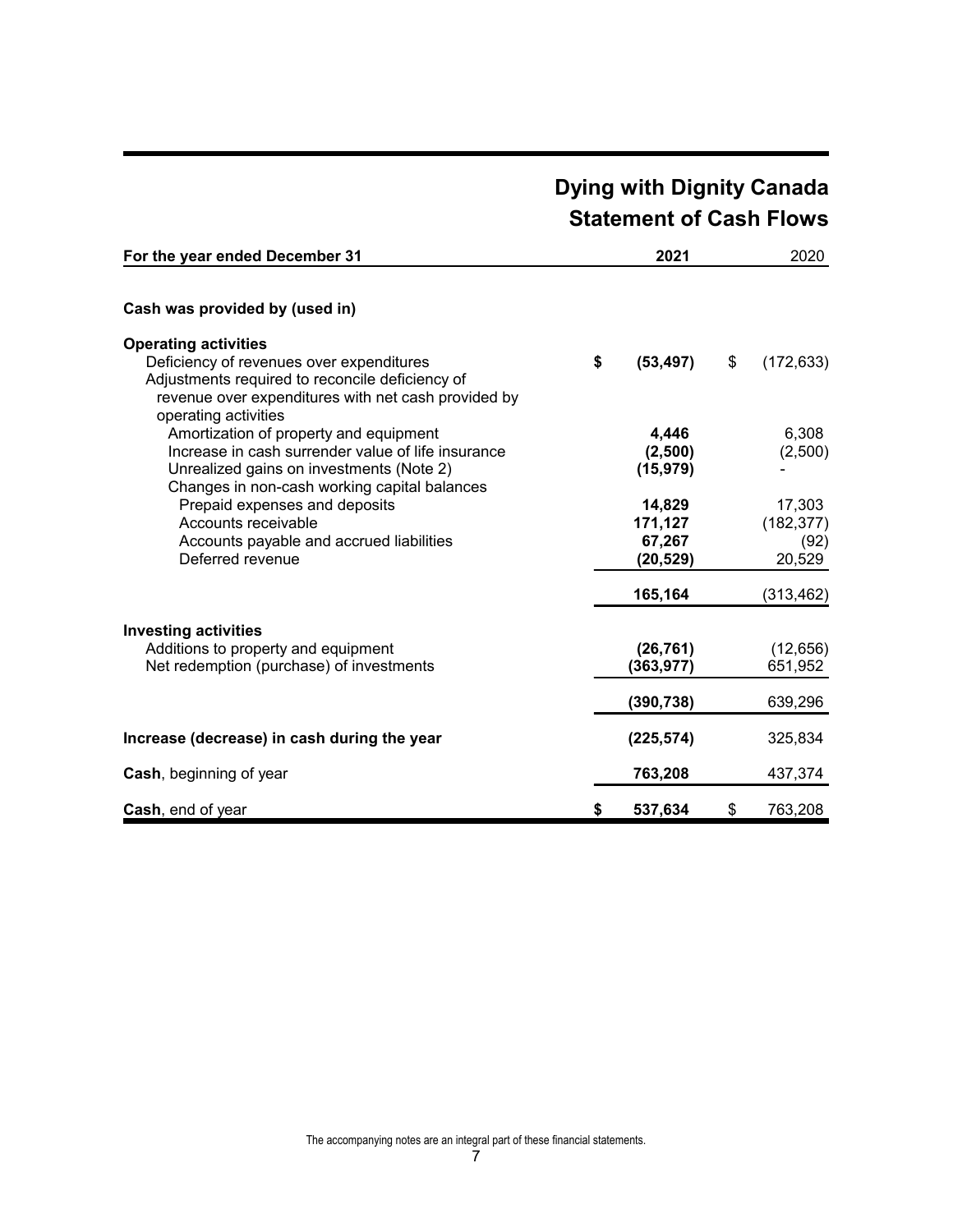## **December 31, 2021**

## **1. Significant Accounting Policies**

## **Nature of Organization**

Dying with Dignity Canada (the "Organization") was incorporated without share capital as a notfor-profit organization in 1980. It is a national not-for-profit organization committed to improving quality of dying, protecting end-of-life rights, and helping Canadians avoid unwanted suffering. Its mandate is to:

- defend human rights by advocating for assisted dying rules that respect the Canadian Constitution and the Charter of Rights and Freedoms.
- provide personal support to adults suffering greatly from grievous and irremediable medical condition who wish to die on their own terms.
- educate Canadians about all of their legal end-of-life options, including the constitutional right to medical assistance in dying (MAID) and the importance of advance care planning.
- support healthcare practitioners who assess for and provide MAID.

The Organization is a registered charity within the meaning of the Income Tax Act (Canada) and is exempt from income taxes.

#### **Basis of Accounting**

The accompanying financial statements have been prepared by management in accordance with Canadian accounting standards for not-for-profit organizations ("ASNPO").

#### **Revenue Recognition**

The Organization follows the deferral method of accounting for contributions. Restricted contributions are recognized as revenue in the year in which the related expenditures are incurred. Unrestricted contributions are recognized as revenue when received or receivable if the amount to be received can be reasonably estimated and collection is reasonably assured. Bequests are recognized when received. Investment income, which includes interest, dividend income, realized and unrealized gains, is recorded as earned.

## **Contributed Services and Contributions in Kind**

A number of volunteers contribute their services to the Organization each year. Due to the difficulty in determining their fair value, these contributed services are not recognized or disclosed in the financial statements.

The Organization also receives contributions in kind related to advertising. These contributions would be purchased by the Organization and have calculable fair value. The value of these contributions are recognized in the accompanying statement of operations.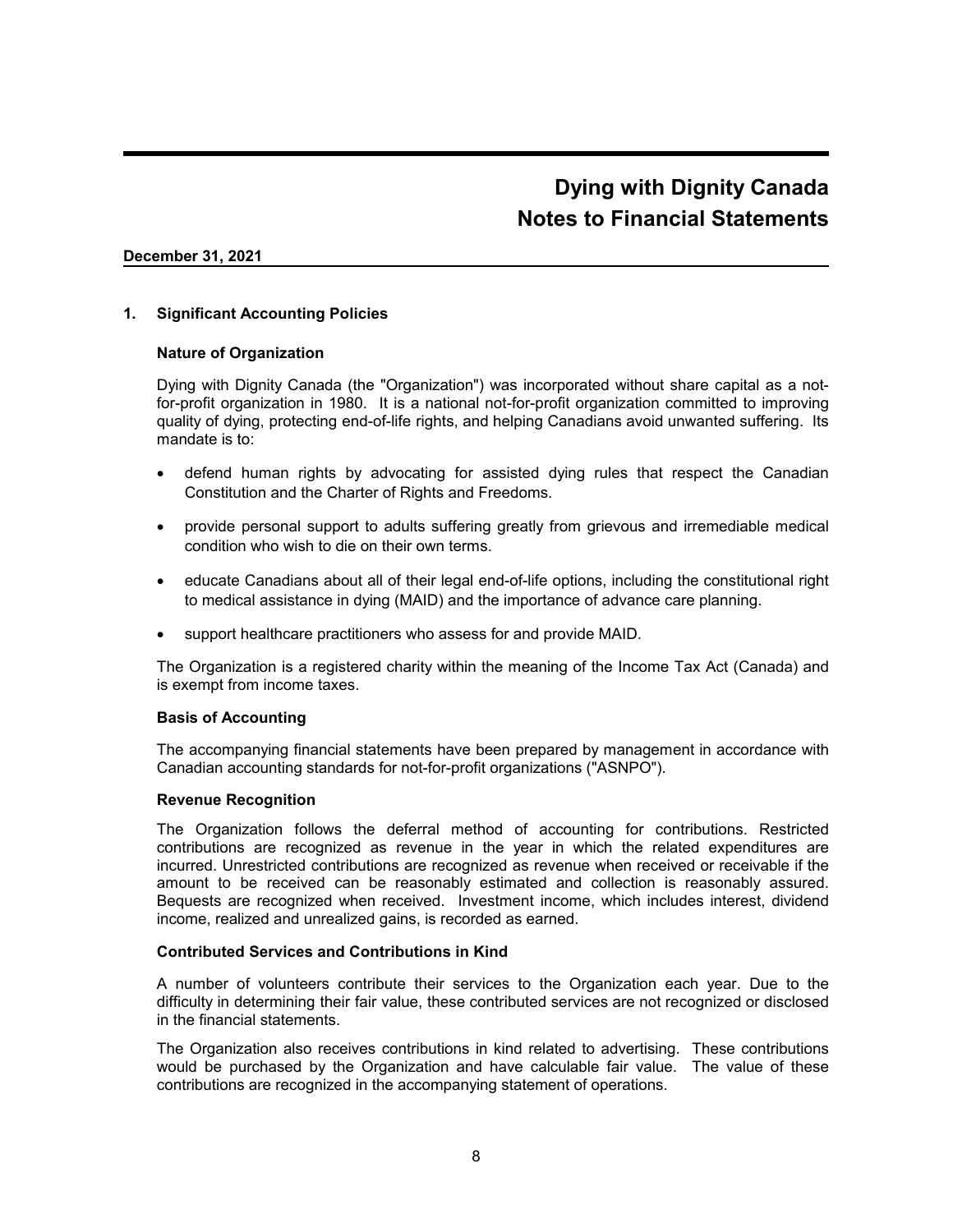#### **December 31, 2021**

## **1. Significant Accounting Policies (Continued)**

## **Property and Equipment**

Property and equipment are recorded at cost less accumulated amortization. Amortization based on the estimated useful life of the asset is calculated as follows:

Furniture equipment 20% declining balance basis Computer software 20% declining balance basis Website **5** years straight-line basis Leasehold improvements Over the term of the lease

Property and equipment are amortized at one-half of the above noted rate in the year of acquisition.

#### **Internally Restricted Funds**

Internally restricted funds consist of the following:

#### Operating Reserve Fund

The purpose of the Operating Reserve Fund is to manage the financial risk of the Organization and promote financial stability.

The target for the Operating Reserve Fund balance is six months average operating expenses. Expenses relating to depreciation, in-kind, and other non-cash expenses are excluded from the calculation. The amount of the Operating Reserve Fund target will be calculated annually after approval of the annual budget, reported to the Finance & Audit Committee, and included in the regular financial reports.

During the year, the Board of Directors approved a transfer from the Unrestricted Fund to the Internally Restricted Operating Reserve Fund in the amount of \$1,289,771.

#### **Financial Instruments**

Financial instruments are recorded at fair value when acquired or issued. In subsequent periods, investments traded in an active market are reported at fair value, while all other financial instruments are reported at cost or amortized cost less impairment, if applicable. Transaction costs on the acquisition, sale or issue of financial instruments are expensed for those items measured at fair value and charged to the financial instrument for those measured at amortized cost.

Financial assets are tested for impairment when changes in circumstances indicate the asset could be impaired.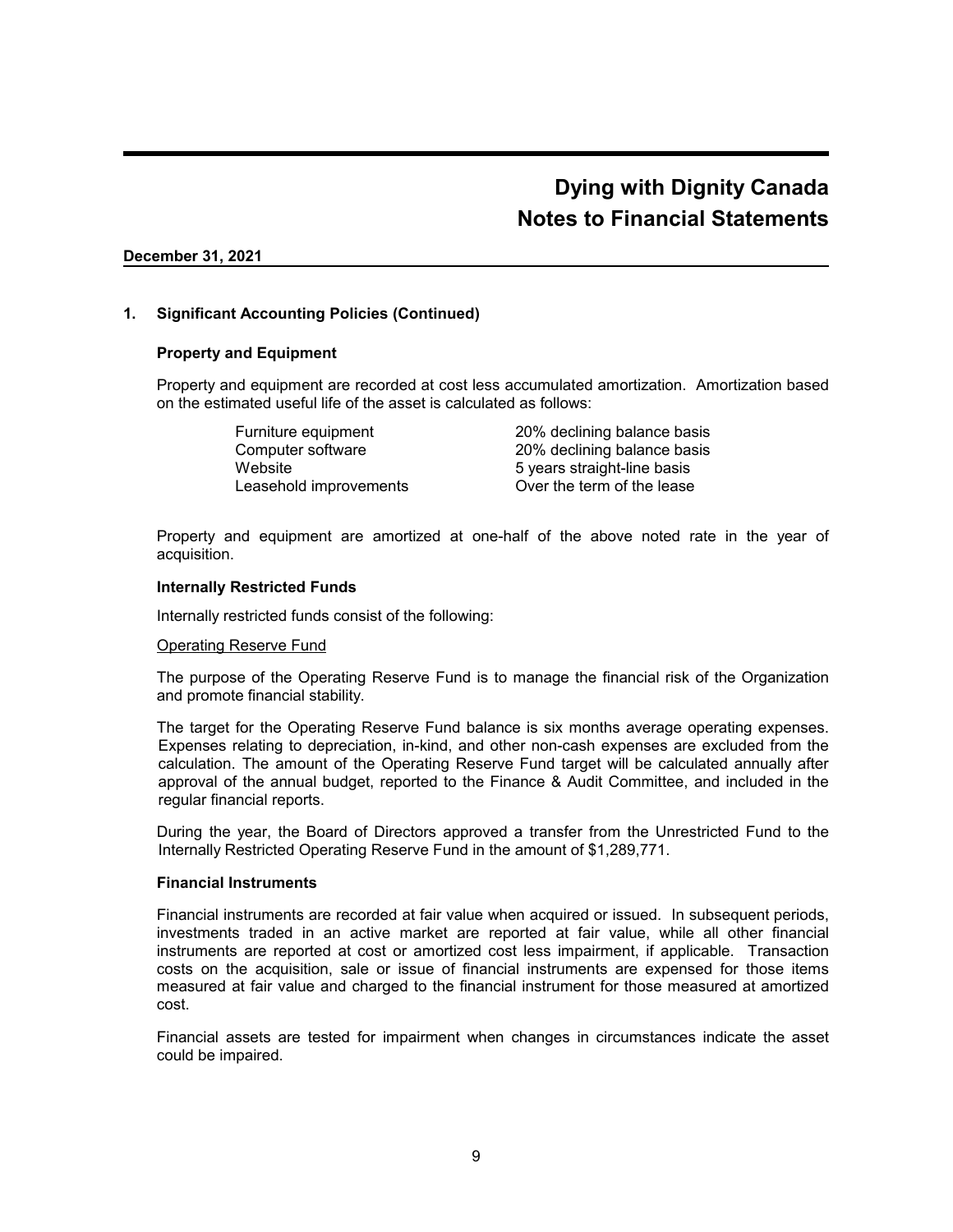## **December 31, 2021**

# **1. Significant Accounting Policies (Continued)**

#### **Government Assistance**

The Organization makes periodic applications for financial assistance under government incentive programs. Government assistance received during the year for current expenses are included in the determination of excess (deficiency) of revenue over expenditures.

## **Use of Estimates**

The preparation of financial statements in accordance with Canadian accounting standards for not-for-profit organizations requires management to make estimates and assumptions that affect the reported amounts of assets and liabilities at the date of the financial statements, and the reported amounts of revenue and expenditures during the reporting period. Actual results could differ from management's best estimates as additional information becomes available in the future.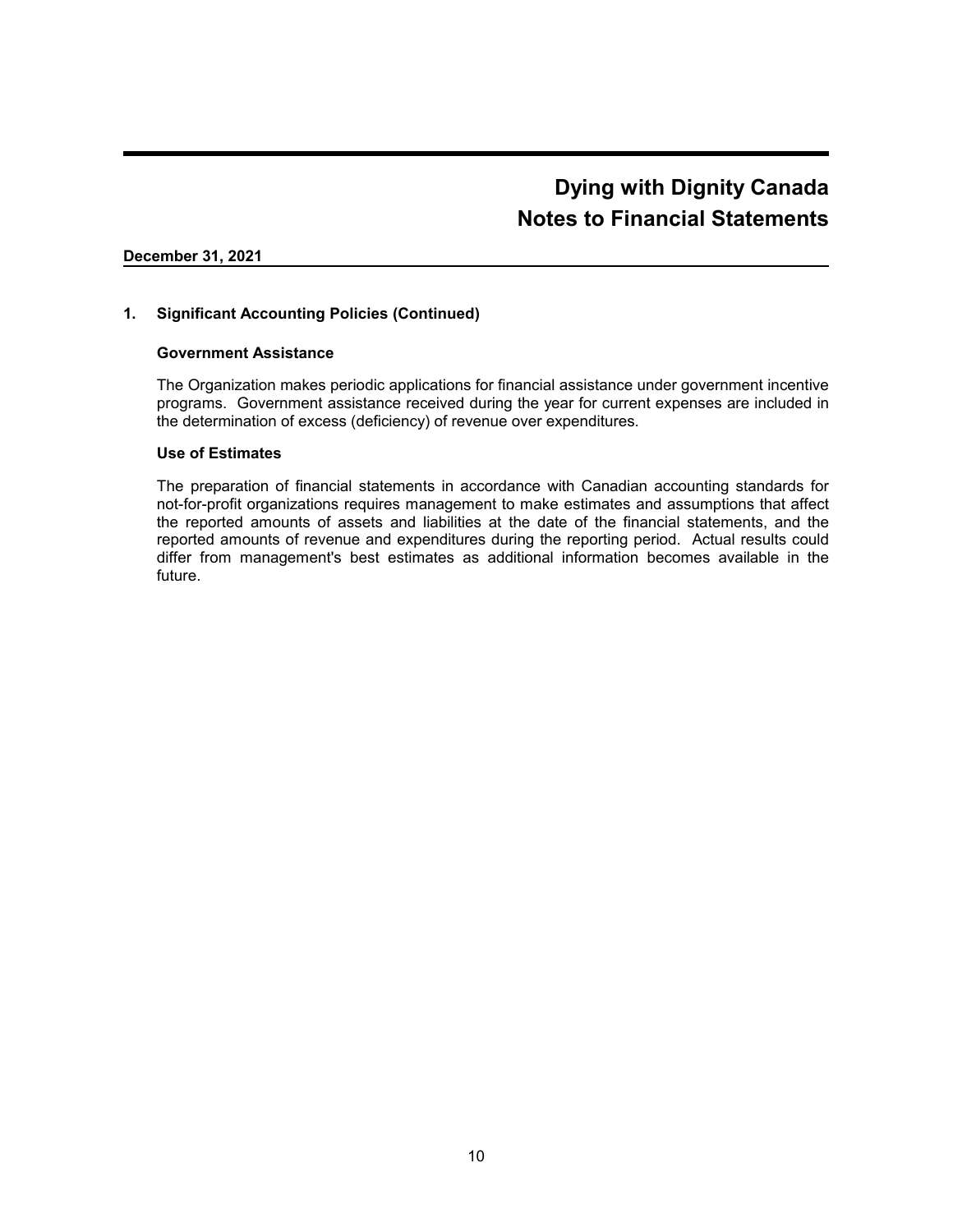## **December 31, 2021**

#### **2. Investments**

(a) Investments consists of cash, Guaranteed Investment Certificate ("GIC"), fixed income securities and Canadian and foreign equities. The investments are subject to an investment policy set by the Board of Directors which has as its main objective, the preservation of capital while maximizing returns without undue exposure to risk. The Investment Subcommittee advises the Board of Directors on investment strategy by way of the Finance and Audit Committee.

The GIC earns interest of 0.65% (2020 - 1.60% and 2.40%) and maturing July 2022 (2020 - January 2021 to August 2021).

Fixed income securities consist of Canadian bonds and preferred shares, with bonds having an original cost ranging from \$52,551 to \$247,085, interest rates ranging from 0.67% to 5.40% and maturities ranging from December 2022 to December 2051.

|                                           |    | 2021      |      | 2020      |
|-------------------------------------------|----|-----------|------|-----------|
| Cash included in investment accounts      | \$ | 125,924   | - \$ | -         |
| <b>Guaranteed Investment Certificates</b> |    | 3,018,862 |      | 6,743,525 |
| Fixed income securities                   |    | 1,757,269 |      |           |
| Mutual funds                              |    | 1,242,938 |      | 233,933   |
| Canadian equities                         |    | 808,322   |      |           |
| Foreign equities                          |    | 272,833   |      |           |
| Foreign equities (ADR)                    |    | 131,266   |      |           |
| Total                                     | S  | 7,357,414 |      | 6.977.458 |

Foreign equities denominated in U.S. dollars total \$395,689 (2020 - \$nil).

(b) Investment income

|                                                | 2021                  | 2020                                |
|------------------------------------------------|-----------------------|-------------------------------------|
| Realized investment income<br>Unrealized gains | $37,693$ \$<br>15.979 | 126,930<br>$\overline{\phantom{a}}$ |
|                                                |                       | <b>53,672</b> \$ 126,930            |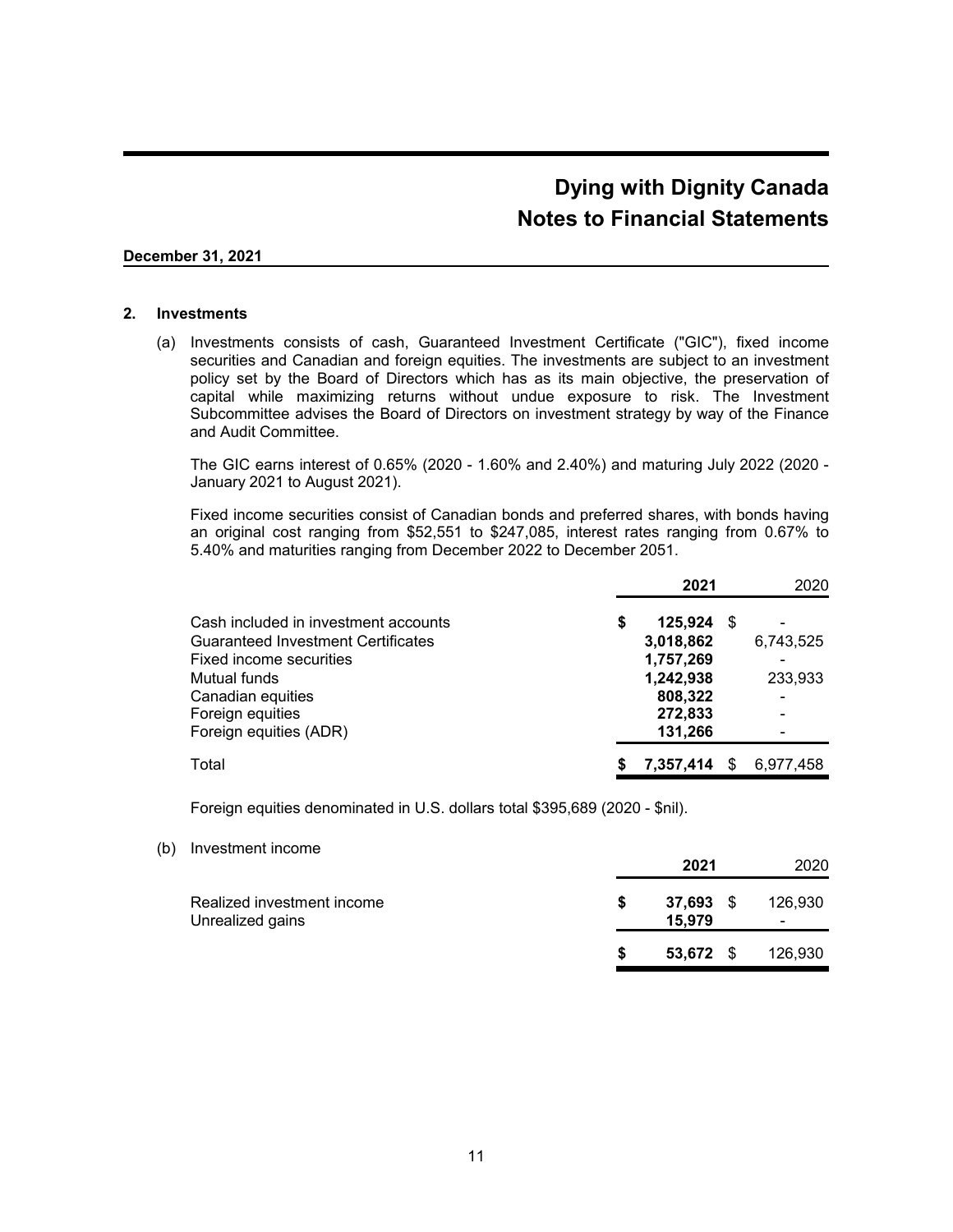#### **December 31, 2021**

# **3. Property and Equipment**

|                                                                                   | 2021 |                                     |    |                                           |    |                           |     | 2020                        |
|-----------------------------------------------------------------------------------|------|-------------------------------------|----|-------------------------------------------|----|---------------------------|-----|-----------------------------|
|                                                                                   |      | Cost                                |    | Accumulated<br>Amortization               |    | Cost                      |     | Accumulated<br>Amortization |
| Furniture and equipment<br>Computer software<br>Leasehold improvements<br>Website | \$   | 5,648<br>12,020<br>12,655<br>26,761 | \$ | 2,598<br>5,530<br>1,898<br>$\blacksquare$ | \$ | 5,648<br>12,020<br>12,655 | -\$ | 1,581<br>3,366<br>633       |
|                                                                                   | \$   | 57,084                              | \$ | 10,026                                    | S  | 30,323                    | \$  | 5,580                       |
|                                                                                   |      |                                     | \$ | 47,058                                    |    |                           | \$  | 24,743                      |

Included in Website are assets under development which have not been completed as at December 31, 2021. The total cost capitalized is \$26,761 and no amortization was recorded in 2021.

## **4. Cash Surrender Value**

The Organization is the beneficiary of certain life insurance policies which create cash surrender value. Changes in the surrender value of these policies, resulting from the payment of premiums, dividends earned and administrative expenses, are reported below operating earnings on the accompanying statement of operations. The aggregate value of the corresponding policies is reported on the accompanying statement of financial position at their cash surrender value at the reporting date.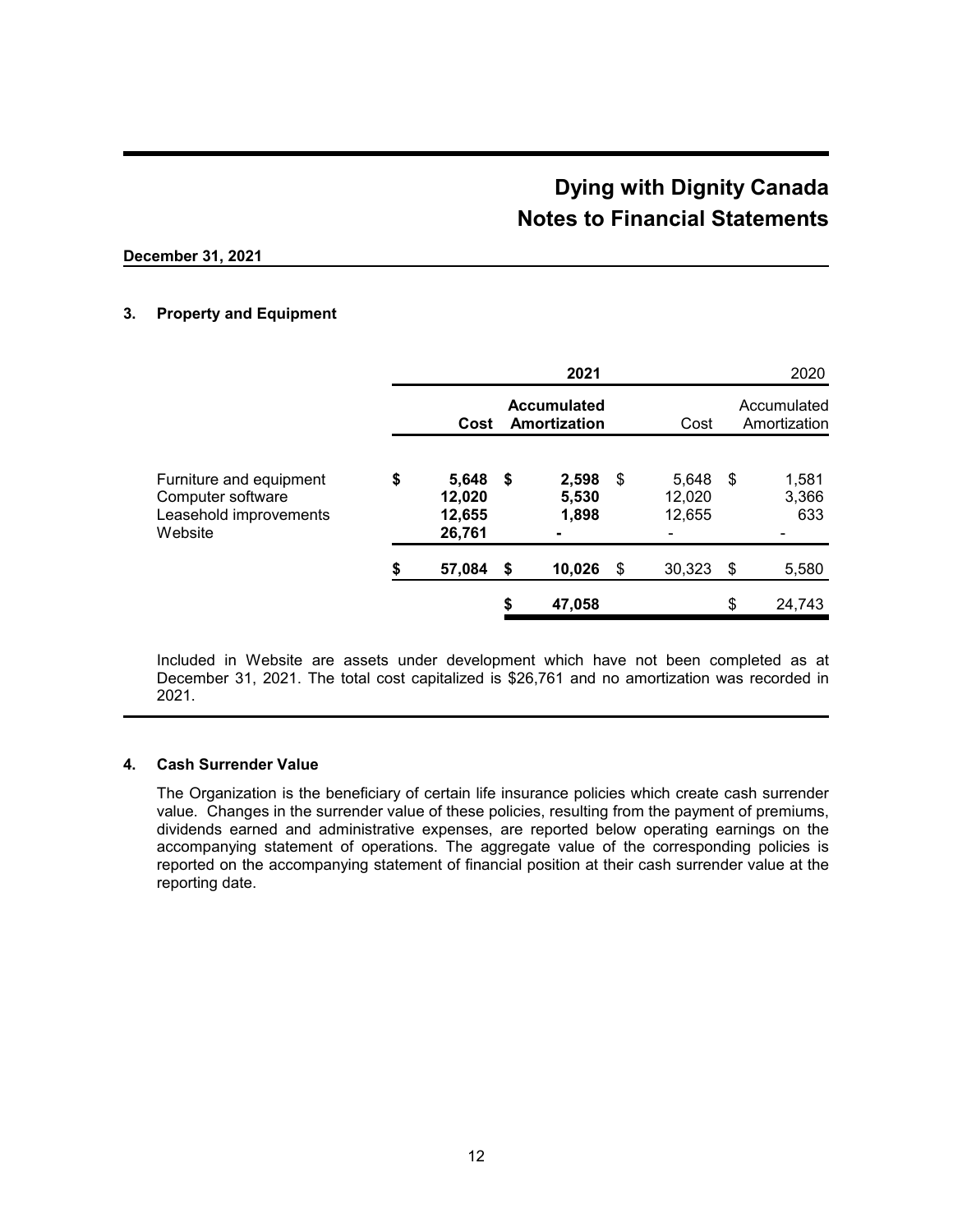#### **December 31, 2021**

#### **5. Commitments**

As at December 31, 2021, the Organization was committed under operating leases for the use of various equipment and occupancy.

The minimum annual lease payments for the next five years and thereafter are as follows:

| 2022       | \$ | 84,000  |
|------------|----|---------|
| 2023       |    | 84,000  |
| 2024       |    | 86,800  |
| 2025       |    | 92,400  |
| 2026       |    | 92,400  |
| Thereafter |    | 355,600 |
|            |    |         |
|            | S. | 795,200 |
|            |    |         |

## **6. Financial Instrument Risks**

## *Interest Rate Risk*

Interest rate risk is the risk that the fair value or future cash flows of a financial instrument will fluctuate because of changes in market interest rates. The Organization is exposed to interest rate risk arising from the possibility that changes in interest rates will affect the value of its investments.

## *Credit Rate Risk*

Credit risk is the risk that one party to a financial instrument will cause a financial loss for the other party by failing to discharge an obligation. The Organization's credit risk is primarily attributable to its accounts receivable. The Organization manages this risk through proactive collection polices.

## *Liquidity Risk*

Liquidity risk is the risk that the Organization encounters difficulty in meeting its obligations associated with financial liabilities. Liquidity risk includes the risk that, as a result of operational liquidity requirements, the Organization will not have sufficient funds to settle a transaction on the due date; will be forced to sell financial assets at a value, which is less than what they are worth; or may be unable to settle or recover a financial asset. Liquidity risk arises mainly from accounts payable and accrued liabilities and commitments.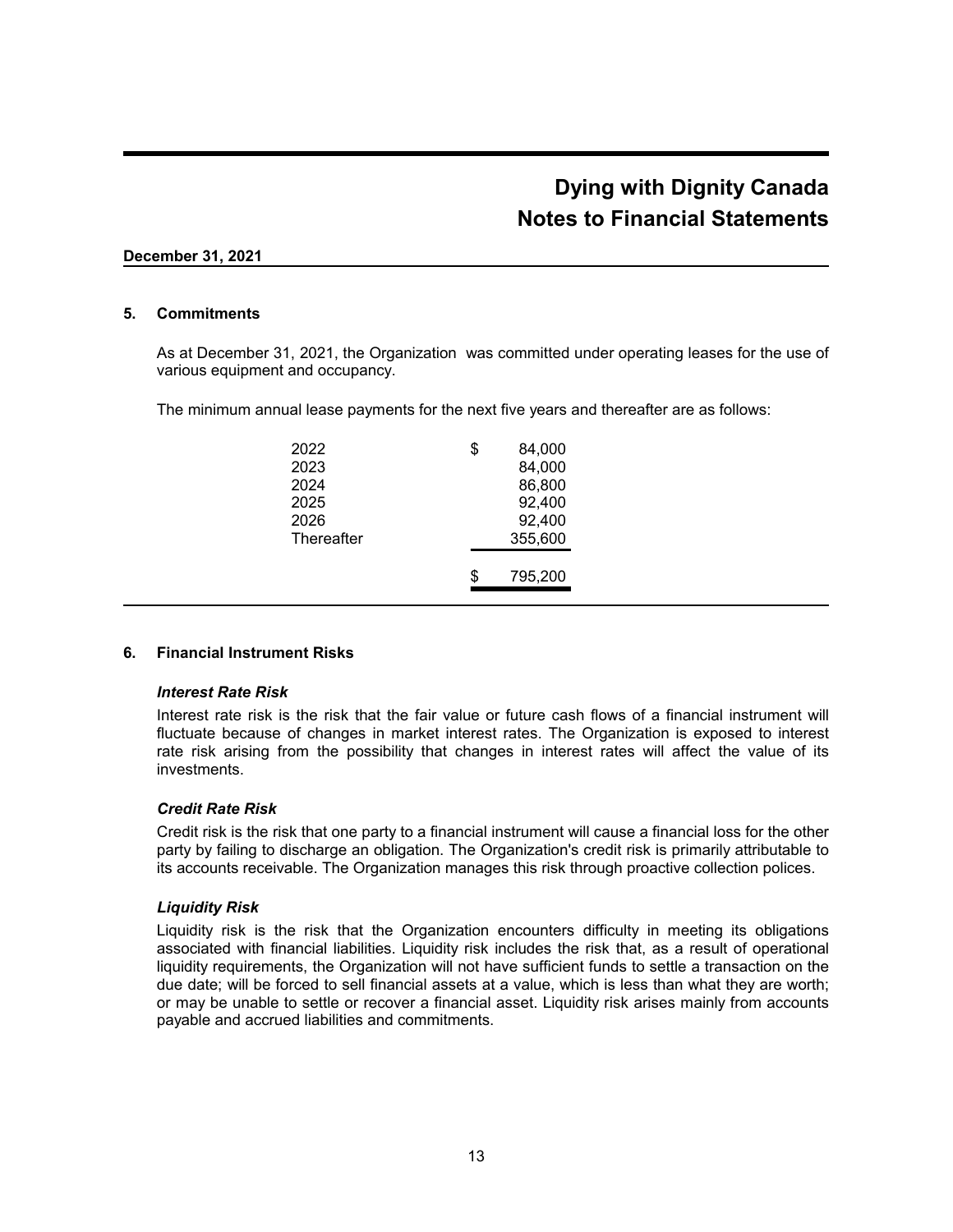#### **December 31, 2021**

## **6. Financial Instrument Risks (Continued)**

#### *Market Risk*

Market value risk is the risk of potential loss caused by fluctuations in fair value or future cash flows of financial instruments from changes in their underlying market value. While the Organization is exposed to market risk through its investments, this risk is mitigated through purchasing low risk investments and on-going monitoring and reporting.

#### *Foreign Currency Risk*

The Organization is exposed to financial risks as a result of exchange rate fluctuations with respect to its investments held in U.S. dollars. See Note 2(a) for the currency risk exposure relating to investments.

## **7. Contingent Liability**

In 2019, the Organization was sued by its former Chief Executive Officer. The lawsuit alleges wrongful dismissal and systemic discrimination in an aggregate amount of \$1,750,000, including punitive damages in the amount of \$1,000,000.

The Organization strongly denies the claim and intends to dispute the matter vigorously. The Organization is of the opinion that it has a strong defense to the claim of wrongful dismissal and further believes that other claims of the former employee are based on incorrect and misleading assertions of fact that have no merit. The Organization's insurance provider has confirmed that it maintains sufficient coverage for these claims. Consequently, no provisions have been made in the accompanying financial statements in respect of this matter. There has been no changes to the claim in 2021.